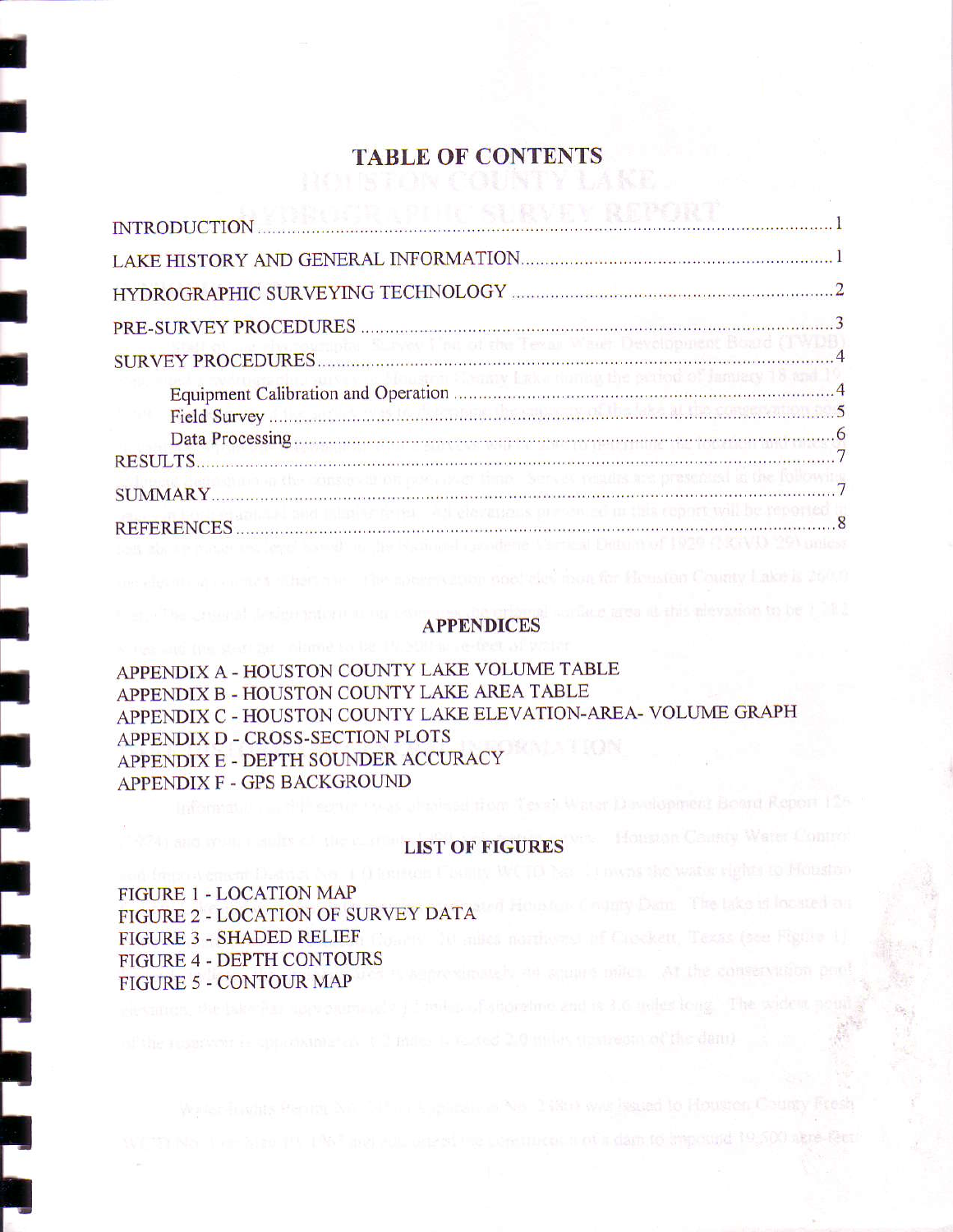# HOUSTON COUNTY LAKE HYDROGRAPHIC SURVEY REPORT

#### **INTRODUCTION**

I

t

I

I

t

I

I

I

I

I

I

I

I

t<br>t

l<br>..

l<br>.

l<br>.

l<br>L

T

Staff of the Hydrographic Survey Unit of the Texas Water Development Board (TWDB) conducted a hydrographic survey of Houston County Lake during the period of January 18 and 19, 1999. The purpose of the survey was to determine the capacity of the lake at the conservation pool elevation. From this information, future surveys will be able to determine the location and rates of sediment deposition in the conservation pool over time. Survey results are presented in the following pages in both graphical and tabular form. All elevations presented in this report will be reported in feet above mean sea level based on the National Geodetic Vertical Datum of 1929 (NGVD '29) unless the elevation is noted otherwise. The conservation pool elevation for Houston County Lake is 260.0 feet. The original design information estimates the original surface area at this elevation to be 1,282 acres and the storage volume to be 19,500 acre-feet of water.

## LAKE HISTORY AND GENERAL INFORMATION

Information in this section was obtained from Texas Water Development Board Report 126 (1974) and from results of the current, 1999, volumetric survey. Houston County Water Control and lmprovement District No. I (Houston County WCID No. l) owns the water rights to Houston County Lake and operates and maintains associated Houston County Dam. The lake is located on Little Elkhart Creek in Houston County, 10 miles northwest of Crockett, Texas (see Figure 1). Records indicate the drainage area is approximately 44 square miles. At the conservation pool elevation, the lake has approximately 17 miles of shoreline and is 3.6 miles long. The widest point of the reservoir is approximately 1.2 miles (located 2.0 miles upstream of the dam).

Water Rights Permit No. 2160 (Application No. 2380) was issued to Houston County Fresh WCID No. 1 on May 10, 1965 and authorized the construction of a dam to impound 19,500 acre-feet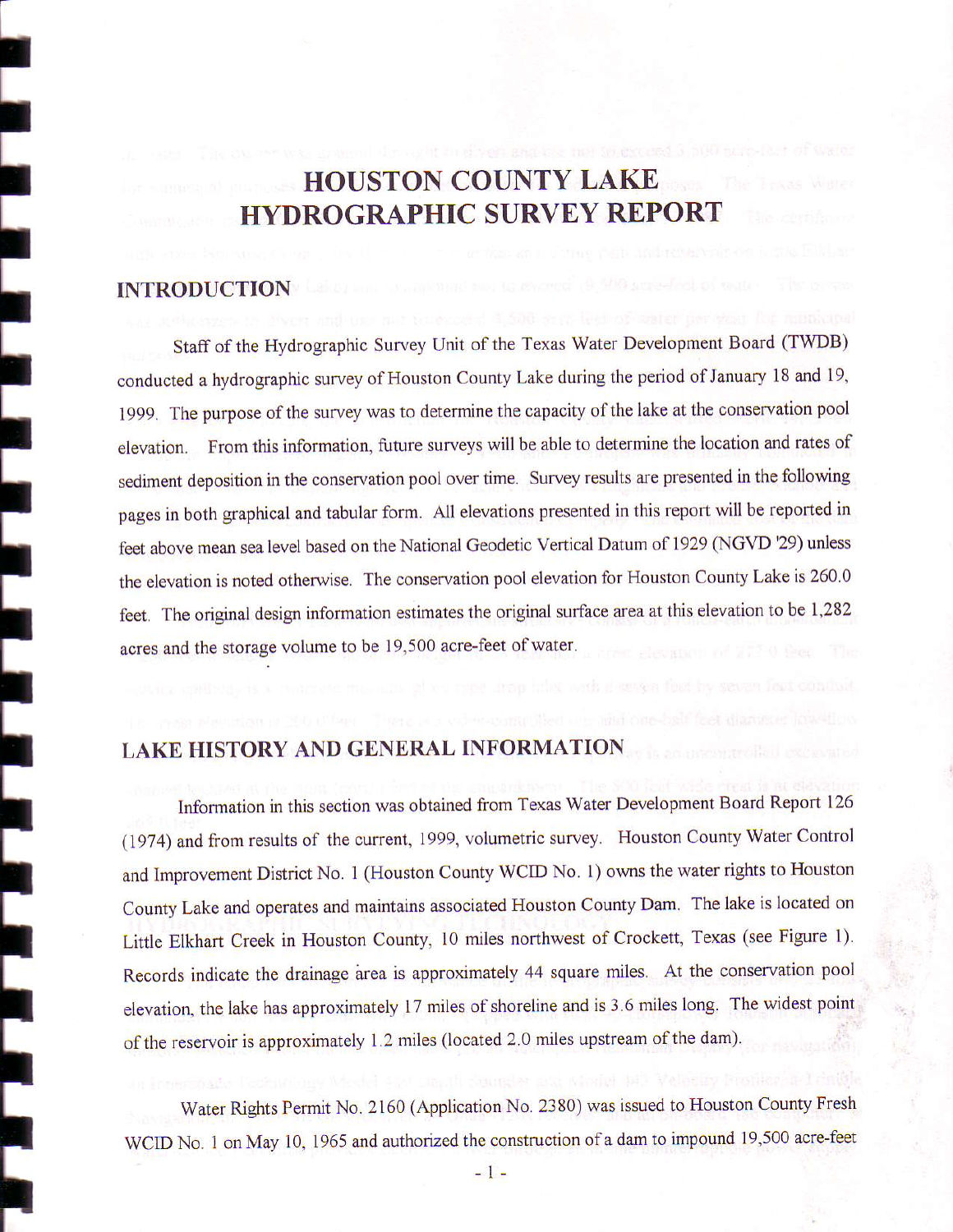of water. The owner was granted the right to divert and use not to exceed 3,500 acre-feet of water for municipal purposes and 3.500 acre-feet of water for industrial purposes. The Texas Water Commission issued Certificate of Adjudication No. 08-5097 on May 5, 1987. The certificate authorizes Houston County WCID No. I to maintain an existing dam and reservoir on Little Elkhart Creek (Houston County Lake) and to impound not to exceed 19,500 acre-feet of water. The owner was authorized to divert and use not to exceed 3,500 acre-feet of water per year for municipal purposes.

I

I

I

t

I

t

I

t

I

I

I

t

t

I

I

t

t

trI

Records indicate the construction for Houston County Lake started April 14, 1966. Deliberate impoundment began November 4. 1966 and the project was officially completed in December 1966. The design engineer for the facility was Lloyd Engineers and Freese. Nichols and Endress. The general contractor was Spencer Construction Company. The estimated cost of the dam was \$500,000.00.

Houston County Lake Dam and appurtenant structures consist of a rolled-earth embankment 1,250 feet in length, with a maximum height of 63 feet and a crest elevation of 277.0 feet. The service spillway is a concrete morning glory type drop inlet with a seven feet by seven feet conduit. The crest elevation is 260.0 feet. There is a valve-controlled one and one-half feet diameter low-flow outlet with an invert elevation of 234.0 feet. The emergency spillway is an uncontrolled excavated channel located at the right (north) end of the embankment. The 500 feet wide crest is at elevation 265.0 feet.

### ITYDROGRAPHIC SURVEYING TECHNOLOGY

The equipment used in the performance of the hydrographic survey consists of a 23-foot aluminum tri-hull SeaArk craft with cabin, equipped with twin 90-Horsepower Johnson outboard motors. Installed within the enclosed cabin are an Innerspace Helmsman Display (for navigation), an Innerspace Technology Model 449 Depth Sounder and Model 443 Velocity Profiler, a Trimble Navigation, Inc. 4000SE GPS receiver, an OmniSTAR receiver, and an on-board 486 computer. A water-cooled generator provides electrical power through an in-line uninterruptible power supply.

 $-2-$